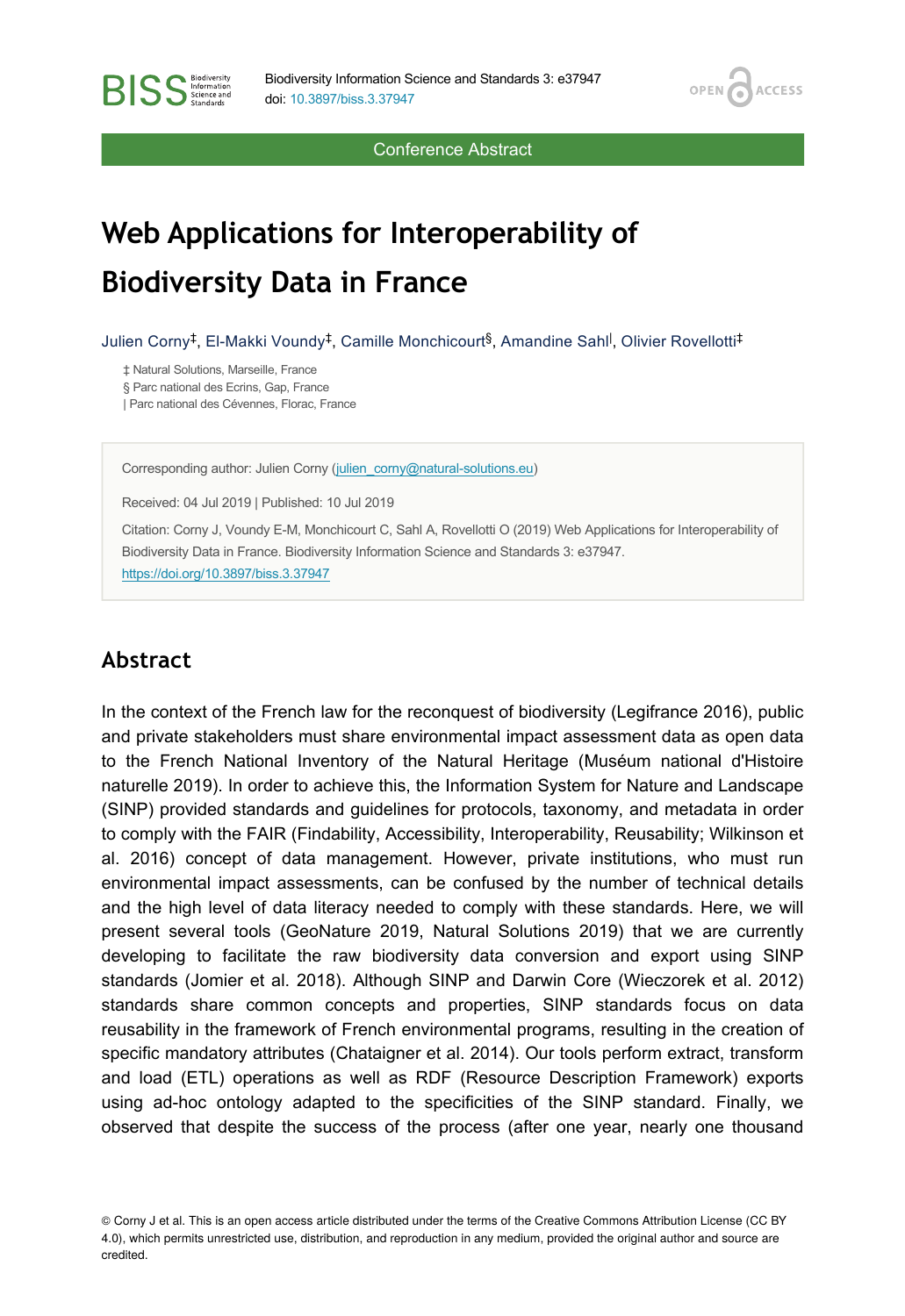datasets are available on the SINP web platform), several issues still need to be addressed, including data quality issues, which could hamper data reuse by stakeholders.

#### **Keywords**

open-data, web, standard, ETL, data management

# **Presenting author**

Olivier Rovellotti

# **Presented at**

Biodiversity\_Next 2019

### **References**

- Chataigner J, Robert S, Poncet L, Vest F (2014) Règles sémantiques d'échange de données entre le SINP et le GBIF. Principes généraux et mappings. [https://inpn.mnhn.fr/](https://inpn.mnhn.fr/docs/standard/sinp_echangesinpdwc_2014.pdf) [docs/standard/sinp\\_echangesinpdwc\\_2014.pdf](https://inpn.mnhn.fr/docs/standard/sinp_echangesinpdwc_2014.pdf)
- GeoNature (2019) GeoNature, un outil open source développé par les parcs nationaux français. <https://geonature.fr/>
- Jomier R, Poncet L, Robert S, Milon T, Archambeau A, Pamerlon S, Bourgoin T, Monicault LD, Barneix M, Fromage P, Carpy B, Callou C, Candelier S, Huguet A, Meunier D, Wódka-Gosse A, Grossiord F, Guichard B, Landrieu G, Lafage B (2018) Standard de données SINP Occurrences de taxons. 2.0. UMS 2006 "Patrimoine naturel", Paris, 100 pp.
- Legifrance (2016) LOI n° 2016-1087 du 8 août 2016 pour la reconquête de la biodiversité, de la nature et des paysages. [https://www.legifrance.gouv.fr/eli/loi/2016/8/8/2016-1087/jo/](https://www.legifrance.gouv.fr/eli/loi/2016/8/8/2016-1087/jo/texte) [texte](https://www.legifrance.gouv.fr/eli/loi/2016/8/8/2016-1087/jo/texte)
- Muséum national d'Histoire naturelle (2019) Presentation of the National Inventory of the Natural Heritage.<https://inpn.mnhn.fr/accueil/presentation-inpn>
- Natural Solutions (2019) Solution numérique pour gérer les données de terrain. [https://](https://www.natural-solutions.eu/ecoreleve) [www.natural-solutions.eu/ecoreleve](https://www.natural-solutions.eu/ecoreleve)
- Wieczorek J, Bloom D, Guralnick R, Blum S, Döring M, Giovanni R, Robertson T, Vieglais D (2012) Darwin Core: An Evolving Community-Developed Biodiversity Data Standard. PLoS ONE 7 (1): 29715. URL:<https://doi.org/10.1371/journal.pone.0029715>
- Wilkinson M, Dumontier M, Aalbersberg IJ, Appleton G, Axton M, Baak A, Blomberg N, Boiten J, da Silva Santos LB, Bourne P, Bouwman J, Brookes A, Clark T, Crosas M, Dillo I, Dumon O, Edmunds S, Evelo C, Finkers R, Gonzalez-Beltran A, Gray AG, Groth P, Goble C, Grethe J, Heringa J, 't Hoen PC, Hooft R, Kuhn T, Kok R, Kok J, Lusher S, Martone M, Mons A, Packer A, Persson B, Rocca-Serra P, Roos M, van Schaik R, Sansone S, Schultes E, Sengstag T, Slater T, Strawn G, Swertz M, Thompson M, van der Lei J, van